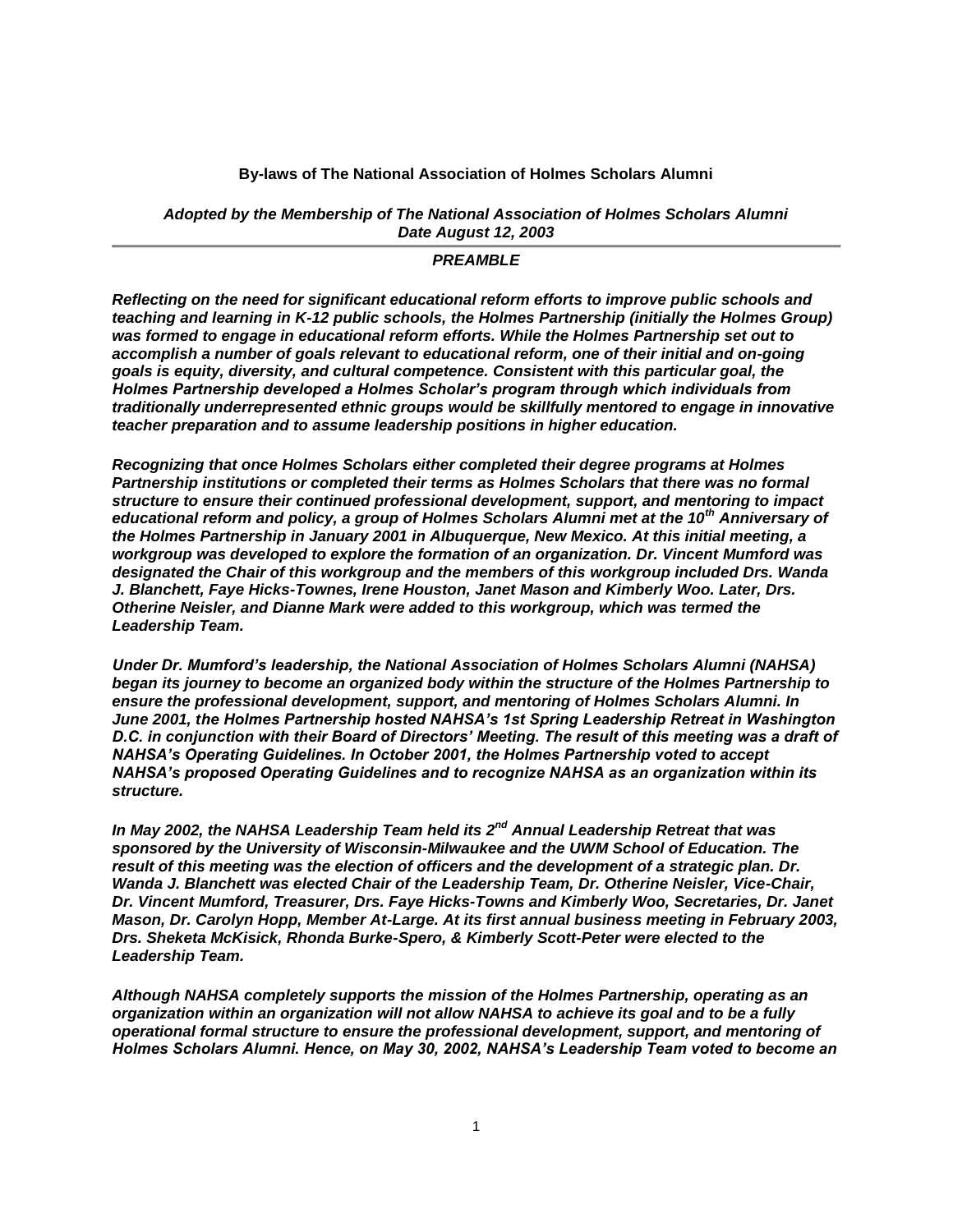*independent nonprofit organization that will work collaboratively with the Holmes Partnership and other relevant organizations, entities, and individuals who share its mission and goals.*

*In the fall of 2007, NAHSA held its first professional development conference for teachers in the Charleston County School District (Charleston, SC). Drs. Angela Cozart, Faye Hicks-Townes and Wanda J. Blanchett provided the conference leadership. NAHSA board members conducted the conference workshops.*

*On May 30, 2002, NAHSA's Leadership Team voted to become an independent nonprofit organization to work collaboratively with the Holmes Partnership® and other relevant organizations, entities, and individuals who support its mission and goals.*

*In 2009, NAHSA became a dues paying member of the Holmes Partnership®. The organization has grown under the leadership of Chairman Dr. Vince Mumford and Presidents Drs. Wanda J. Blachett, Socorro Herrera, and Jacob Easley II.*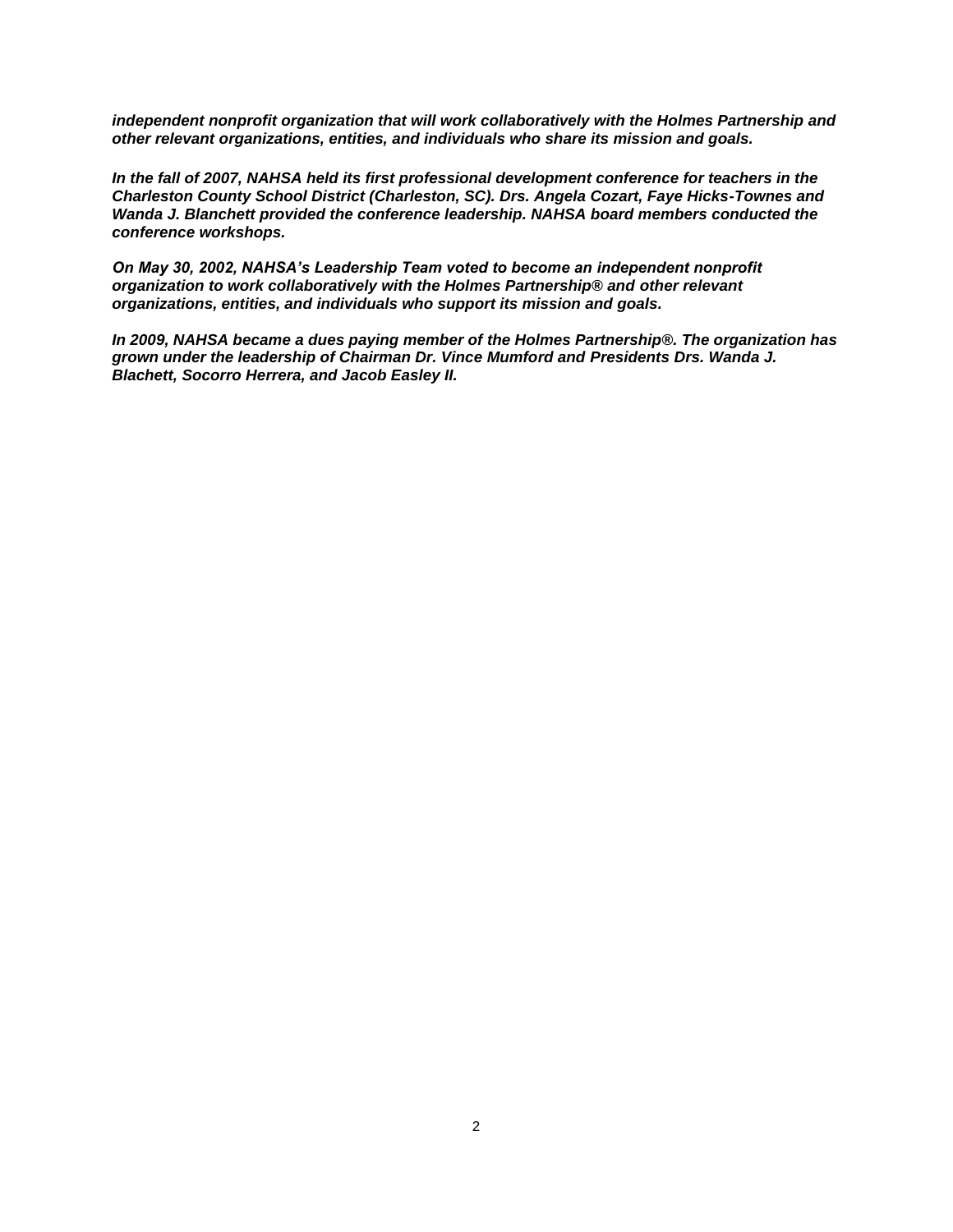### **The National Association of Holmes Scholar Alumni By-laws**

### *ARTICLE I - NAME AND PRINCIPAL OFFICE*

**Section 1. Name of the Corporation.** The name of the Corporation shall be The National Association of Holmes Scholars Alumni (NAHSA), hereinafter sometimes designated as the Corporation.

**Section 2. Principal Office.** The principal office of the Corporation shall be with the President. If this does not/cannot occur, then the decision will rest with the Board of Directors (hereinafter called the Board) of the Corporation.

#### *ARTICLE II – Mission and Goals*

**Section 1**. Mission Statement: **The National Association of Holmes Scholars Alumni supports the professional leadership and development among its members and scholars of color to enhance research, practice and policy within the broader education profession. While upholding the ideals of equity, diversity, and inclusion, NAHSA seeks to foster collaborative relationships within the profession as well as organizational sustainability.**

**Section 2.** The National Association of Holmes Scholar Alumni is a nonprofit corporation designed and structured to enhance the career development of Holmes Scholars Alumni and to prepare culturally competent, and socially conscious educators.

**Section 3.** Consistent with this purpose, the major goals of the National Association of Holmes Scholars Alumni Association are:

- A. Increase active membership among NAHSA members
- B. Support the development of culturally competent and socially conscious elementary, secondary and higher education personnel
- C. Maintain fiscal and organizational health
- D. Develop organizational infrastructure and systematic evaluation
- E. Promote mentorship among scholars of color (Holmes Scholars®) and NAHSA members
- F. Engage in partnerships that positively impact the broader profession.

#### *ARTICLE III - MEMBERSHIP*

**Section 1. Regular Membership.** The members of the Corporation shall be:

**Holmes Scholars Alumni** [hereinafter referred to as Alumni] refers to all persons who have been designated a Holmes Scholar by a Holmes Partnership member institution, but who are no longer financially supported by that institution or have graduated from said institution.

**Section 2. Affiliated Membership**. Affiliated Members represent individuals or organizations who commit to promote and/or support the mission and goals of the corporation, but who do not qualify for regular membership. Such individuals and entities shall be eligible for an affiliated membership in accordance with procedures and qualifications established by the Corporation's Membership Committee and approved by the Board.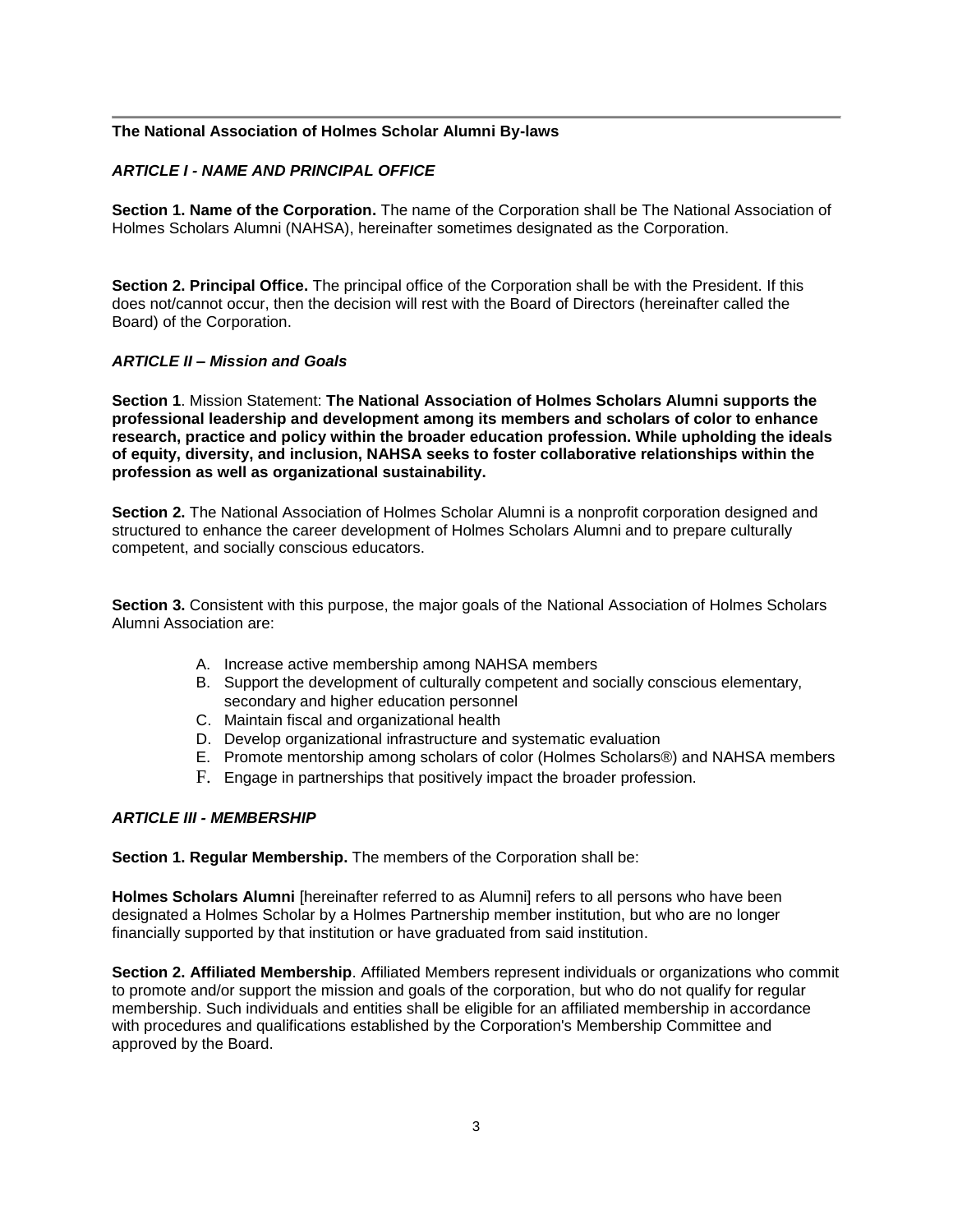**Section 3. Voting Members.** Voting members shall include regular and affiliated members. Each regular member as determined in Article III Section 1 in good financial standing is eligible to vote. Individual Affiliated and Organizational Affiliated members as determined in Article II Section 2 in good financial standing each have one vote.

### *ARTICLE IV - MEETINGS OF MEMBERS*

**Section 1. Annual Meeting.** At least one meeting of members shall be held each year at such time as the Board shall determine. The business portion of the meeting shall be conducted in accordance with Robert's *Rules of Order*.

**Section 2. Special Meetings.** Special meetings of members may be called by the President.

**Section 3. Place of Meetings.** Meetings of members shall be held at such place as may be stated in the notice of the meeting.

**Section 4. Notice.** Written notice of the time and place of annual and special, meetings shall be given to each member at least thirty (30) days prior to the day fixed for the meeting. Notice of special meetings shall state the purpose or purposes of the meeting and only issues directly related to those purposes shall be on the agenda.

**Section 5. Voting Rights.** Each regular and affiliate member in good standing shall be entitled to one vote as determined in Article III Section 3.

**Section 6. Quorum.** At any general meeting of members, the vote of a majority of the members present shall govern with respect to all matters of business except the amendment of the By-laws.

At any meeting of the Board the presence or proxy of a majority of the members shall constitute a quorum at all meetings of the Board.

**Section 7. Majority Vote.** At all times unless otherwise so designated, a majority vote is 51% or more of those present and/or voting who are eligible to vote.

# *ARTICLE V - BOARD OF DIRECTORS*

**Section 1. Responsibilities of the Board.** The Board of Directors shall manage the activities and affairs of the Corporation. The Board shall concern itself primarily with the formulation of strategic planning and policies to guide the Corporation and to determine the primary focus of the Corporation's initiatives and programs. The Board shall encourage the formation and continuation of collaborative relationships with groups that support the goals of the Corporation. It shall be the general policy of the Board to appoint task forces, workgroups, and committees to accomplish specific tasks and to assist in the accomplishment of major Corporation initiatives and programs.

**Section 2. Membership of the Board.** The total Board shall not exceed 15 voting members. The Board of Directors shall be elected from regular members consisting of five (5) voting officers and 7-10 voting atlarge members.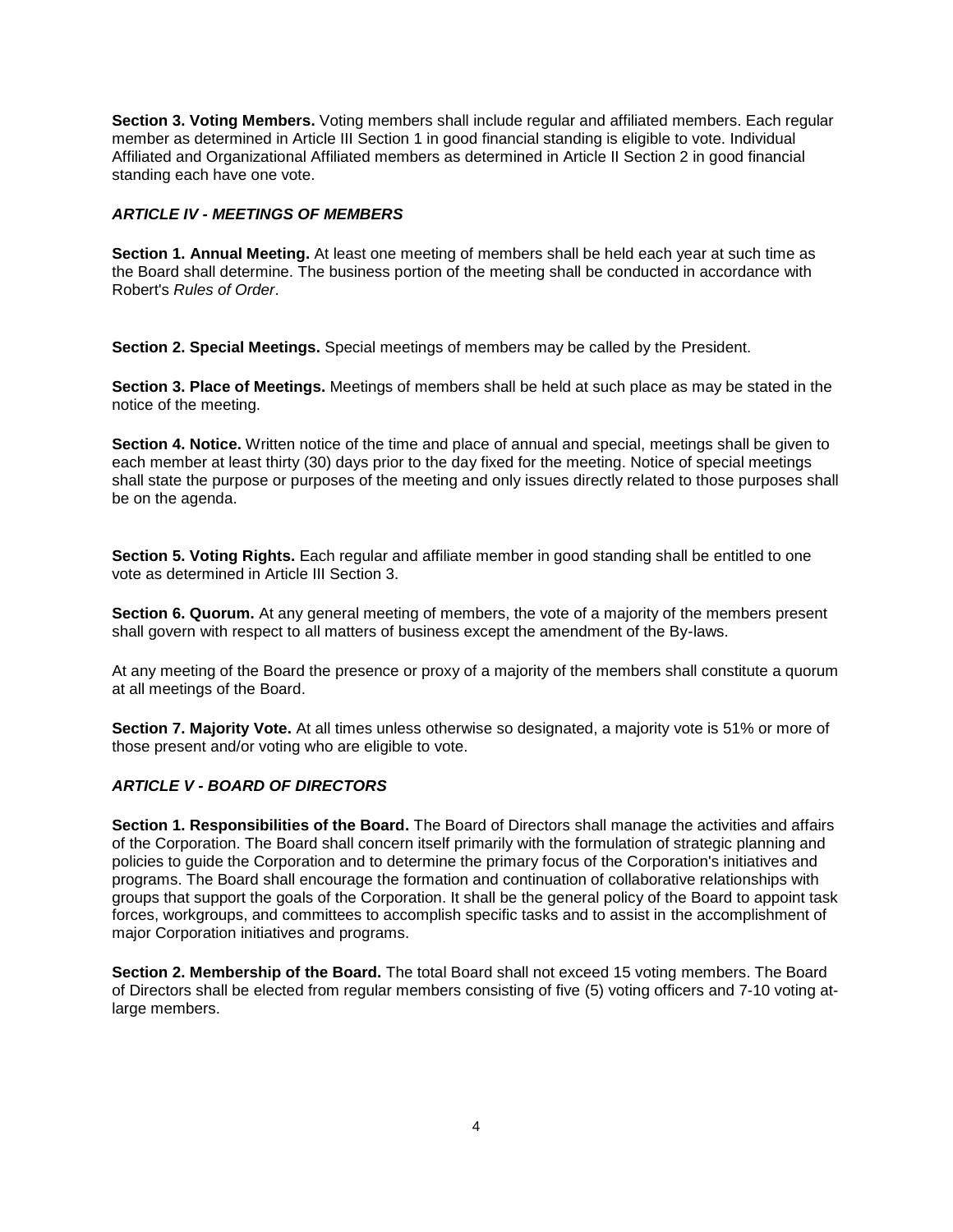**A. Officers.** Officers of the Corporation shall be a President of the Board, Vice-President of the Board, Secretary, Corresponding Secretary, Treasurer, and the Immediate Past President (ex-officio). In order to be an officer of the Board, there must be a minimum of 2 years remaining on the Board term.

**B. At-Large Members.** Seven to ten regular members shall be elected at-large from the Corporation. (The total number of at-large members shall be maintained to ensure that the Board is an uneven number, not to exceed 10) and have voting rights as members of the Board.

**C. Representation of Members.** The Board shall seek to maintain diversity to include geographic region, ethnicity, gender, and career status.

**D. Membership Requirement.** Board members and members of the Corporation must be in good financial standing.

#### **Section 3. Election and Terms of Members of the Board.**

**A.** All Board members are elected to three-year terms. Executive Committee positions will be labeled **AA through EE**. **At-large members will be labeled A-J.**

**Term.** At-large positions A through E are elected in even years and At-large positions labeled F-J are elected in odd years. No member shall serve on the Board for more than two consecutive terms without approval by majority vote of the Board.

#### **B. Elections for Board Positions**

- **1. At-Large Members.** Elections for at-large members are based on the procedure in Article V, Section 2, paragraph B.
- **2. Start of Term.** Terms of office begin on July 1 each year.

#### **Section 4. Vacancies, Meetings, and Remunerations, Officers of the Corporation and Board**

**A. Officers**. A vacancy that occurs when a President is no longer able to serve is filled by the Vice-President. Vacancies that occur when any other officer other than the President is no longer able to serve or is no longer a member of the corporation, shall be filled immediately by majority vote of the Board for the remaining term of the position.

**B. At-Large Members.** Vacancies that occur when a member is no longer able to serve shall be filled by the established election policy and the process of the Corporation.

**Section 5. Regular Meetings.** Regular meetings of the Board shall be held at least quarterly.

**Section 7. Notice** Written notice of regular meetings of the Board shall be given to each member of the Board and to all members of the Corporation at least five (5) days prior to the date of the meeting. Notice of special meetings shall state the purposes of the meet

**Section 8. Exigency.** Members of the Board may be removed from office in the event that cause is found (e.g., non-participation) and as approved by a majority vote of the Board.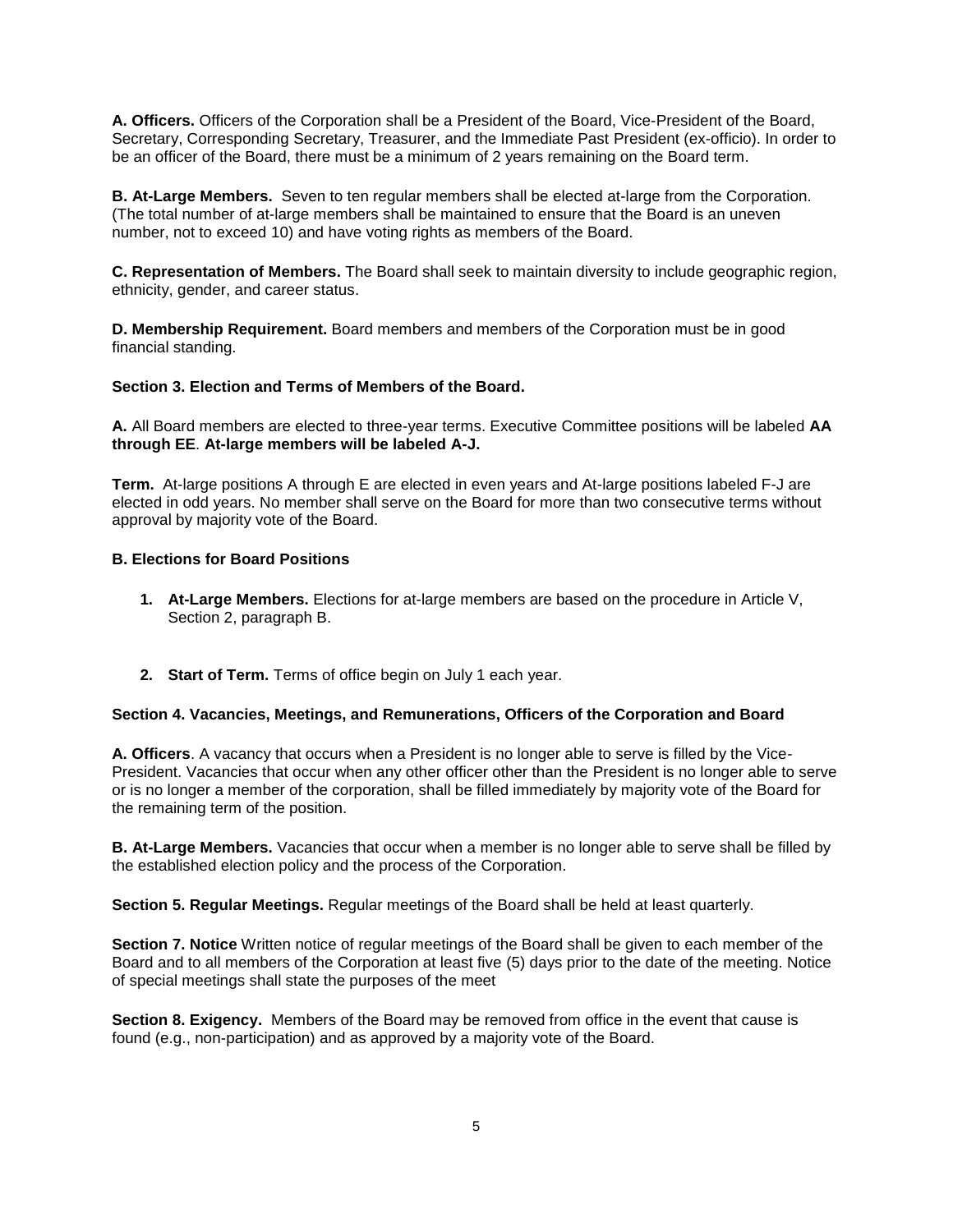**Section 9. Remuneration.** The voting members shall not be entitled to any remuneration whatsoever, except for a reasonable reimbursement of expenses incurred in the performance of their duties as the budget will allow, and as approved by the Board.

**Section 10. Publication of the Corporation's Work Progress.** The Board shall publish an Annual Report to include: a certified financial report and an annual membership list.

### **D. Duties of Officers of the Board of Directors**

**1. President of the Board.** The president shall call meetings of the Board *and* preside at all meetings of the representatives of the members. The President also serves as an ex-officio member of all committees and shall represent NAHSA on the Holmes Partnership Board, as well as serve as NAHSA representative to other partnering organizations' Boards of Directors *The President shall be elected by a majority vote of all NAHSA members in good standing at the annual meeting*,

**2. Vice President.** The Vice-President shall perform such duties as may be designated by the President and the Board. In the absence of the President, the Vice-President shall preside at meetings. *The Vice-President shall be elected by a majority vote of all NAHSA members in good standing at the annual meeting.*

**3. Secretary.** The Secretary shall record the minutes of all meetings of members, the Board of Directors, and the Executive Committee. The Secretary shall collaborate with the President of the Board to ensure timely communication to the membership. The Secretary shall, in general, perform such other duties as are incident to the office of Secretary and as may be assigned to him or her by the Board, President of the Board, or Vice President. The secretary should give notice of meetings.

*The Secretary shall be elected by a majority vote of all NAHSA members in good standing at the annual meeting.*

**4. Corresponding Secretary.** The Corresponding Secretary shall act in the absence of the secretary. The Corresponding Secretary shall also oversee the collection and filing of minutes of meetings and required reports of the Corporation.

*The Corresponding Secretary shall be elected by a majority vote of all NAHSA members in good standing at the annual meeting.*

**5. Treasurer.** The Treasurer shall serve as the chief financial officer of the Corporation, and shall oversee the collection, deposit, and records of all funds and the preparation of financial statements in collaboration with the President of the Corporation. The Treasurer shall, in general, perform such other duties as are incident to the office of the Treasurer and as may be assigned by the Board of Directors or by the President.

### *The Treasurer shall be elected by a majority vote of all NAHSA members in good standing at the annual meeting.*

**6. Immediate Past President.** The Immediate Past-President position is filled by the most recently retired President of the Board for a one (1) year period following the installation of the new President. The responsibilities of this position include providing assistance as needed for all Board Officers and assisting the President in the transitional period.

**E. Voting –** Each board member shall have one vote.

1. A simple majority of the Board membership is required for any action that requires a Board vote.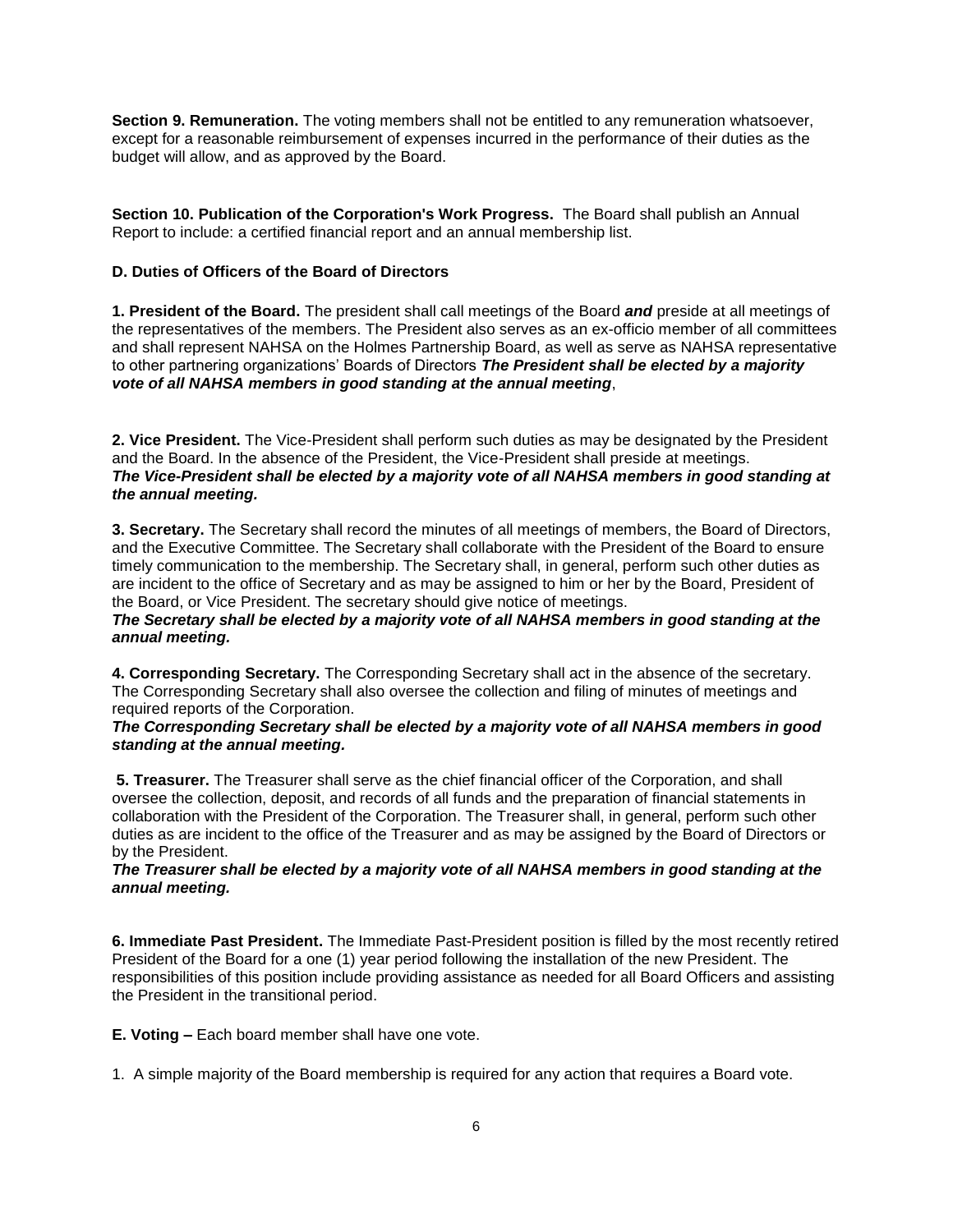2. **Proxy** - No Board member shall request more than 2 proxies per year for regular meetings of the Board. No Board member shall have more than one proxy per meeting.

## *ARTICLE VIII - COMMITTEES*

**Section 1. Standing Committees.** There shall be four (4) Standing Committees of the Board: Executive, Membership, Nominating, and Mentorship. Additional committees may be created by the Board as deemed necessary. Each committee is responsible for the development and dissemination of an annual report to members of activities and future initiatives. Term on standing committees is three years.

**A. Executive Committee.** The Executive Committee shall include officers of the Board and the Immediate-Past President. The Executive Committee shall create the agenda for Board meetings, have emergency decision-making powers, and carry on the business of the Board whenever necessary between the regular and special meetings of the Board.

**B Membership Committee.** The Membership Committee shall consist of members of the Corporation in good standing. The Chair shall be selected by the members. The Chair reports directly to the President and shall collaborate with the Treasurer for accurate record keeping of the membership. The committee shall consist of three or more persons representing regular members of the Corporation. The Membership Committee shall consider all applications for membership in the Corporation, develop activities, and disseminate materials with regards to recruitment of members, and make a report to the Board. Term of membership on the Membership Committee is three years.

**C. Nominating and Elections Committee.** The Nominating and Elections Committee shall consist of members of the Corporation in good standing. The Chair shall be selected by the members. The Chair reports directly to the President. The Nominating Committee shall collaborate with the Membership Committee for the solicitation of nominees from the regular members, and provide a slate for at-large candidates and officers for election to the Board to the secretary. The committee shall make an annual report to the Board. Term of membership on the Nominating Committee is three years.

**D**. **Mentorship Committee.** The Mentorship Committee shall consist of members of the Corporation in good standing. The Chair shall be selected by the members. The Chair reports directly to the President. The Committee shall work with members to establish regular procedures and activities of mentoring NAHSA members, Holmes Scholars® and Scholars of Color. In addition the committee shall collect, record, and disseminate information regarding the needs and supports for mentorship and shall work with the Holmes Partnership Board regarding related mentorship initiative for Holmes Scholars®. The committee shall make an annual report to the Board. Term of membership on the Mentorship Committee is three years.

### **Section 2. Other Committees**

**A. Development/Fundraising Committee.** The Development/fundraising committee shall consist of members of the Corporation in good standing The Development Committee shall ensure the financial future and sustainability of the Corporation by engaging in on-going targeted development and fundraising activities. The Chair shall be selected by the members. The Chair reports directly to the President. The committee shall make an annual report to the Board. Term of membership on the Development/Fundraising Committee is three years.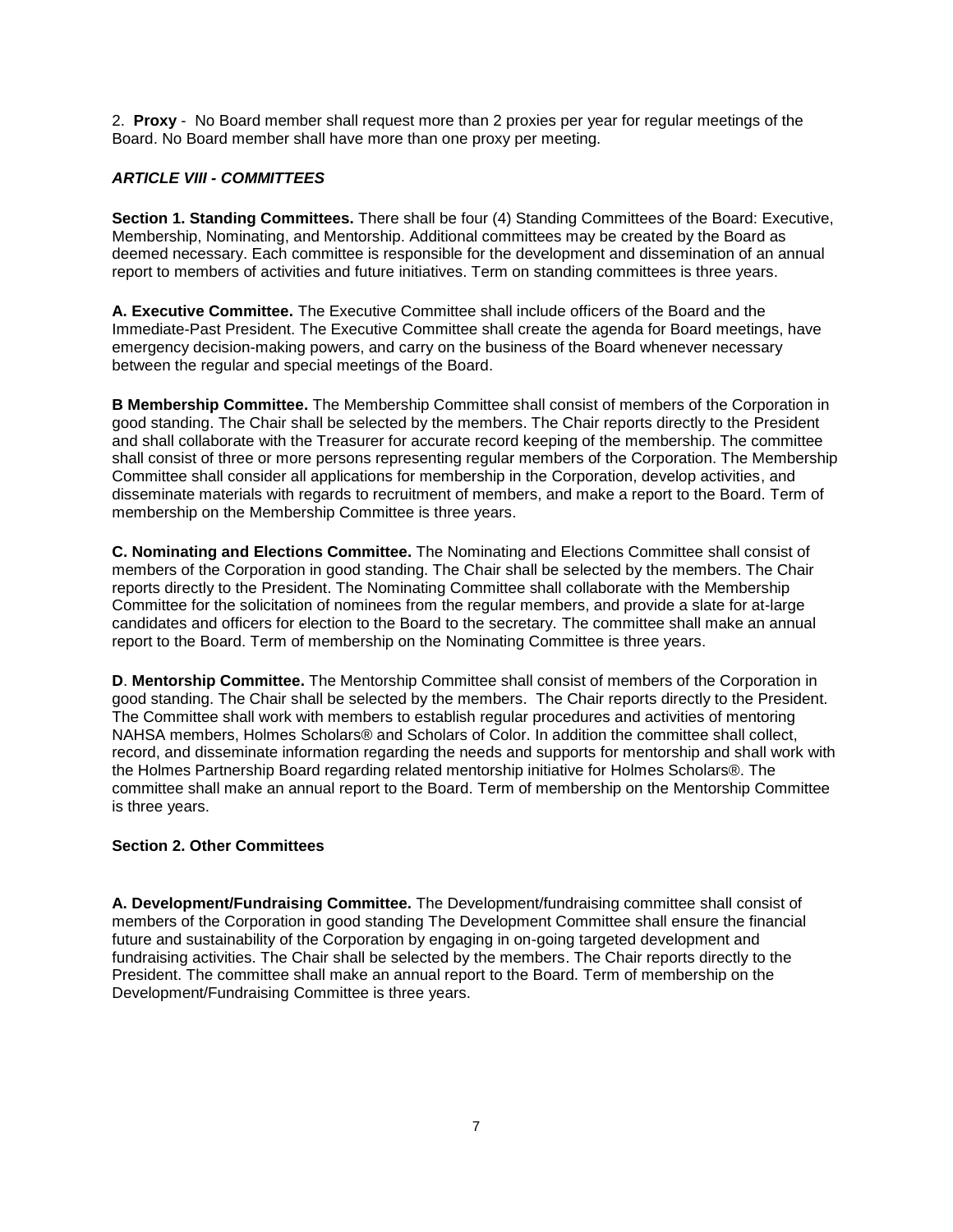**B. Research, Documentation, and Publications Committee.** The Research, Documentation, and Publications Committee shall consist of members of the Corporation in good standing. The committee shall organize activities for the execution of the Corporation's research agenda(s) approved by the Board. The Committee shall archive data and establish procedures for and serve in the capacity of the Corporation's Institutional Review Board. The committee shall collaborate with the Communications and Marketing Committee for the publication of Corporation's research products. The Chair shall be selected by the members. The Chair reports directly to the President. The committee shall make an annual to the Board. Term of membership on the Research, Documentation, and Publications Committee is three years.

**C. Communications and Marketing Committee.** The Communications and Marketing committee shall consist of members of the Corporation in good standing**.** The Committee shall work with members to research, collect, analyze, and disseminate materials and documents regarding accomplishments of the Membership toward the goals of the Corporation. The Chair shall be selected by the members of the committee. The Chair reports directly to the President. The committee shall make an annual report to the Board. Term of membership on the Communications and Marketing Committee is three years.

**D. Strategic Planning, By-laws, and Governance Committee.** The Strategic Planning, By-laws, and Governance Committee shall consist of members in good standing. The committee shall review the Corporation's Strategic Plan and By-laws from time to time to ensure that they reflect the goals and work of the Corporation. The Chair shall be selected by the members of the committee. Other officers of the committee are selected by members of the committee. The Chair reports directly to the President. The committee shall make an annual report to the Board. Term of membership on the Strategic Planning, By-Laws, and Governance Committee is three years.

## *ARTICLE IX - FINANCIAL OPERATIONS*

**Section 1. Operating and Fiscal Year.** The operating, fiscal and dues year of the Corporation shall be July 1 - June 30.

**Section 2. Revenues.** The primary source of operating revenues will be the dues contributed by regular and affiliated members. In addition, the Corporation may secure supplemental operating and special funds from external sources (grants, etc.).

**Section 3. Dues and Fees.** All assessments, fees and charges and the time for payment thereof and method of collection shall be such as the Board may from time to time establish. Failure to pay any such assessments, dues, fees and charges within sixty (60) days after their due date may result in cancellation of membership.

**Section 4. Expenditures.** Expenditures of the Corporation shall be determined and controlled by an annual budget. The Treasurer of the Board, in consultation with the entire board, shall prepare a proposed budget to submit to the Board for approval and authorization. The approval by the Board constitutes an appropriation of funds for the purposes designated therein and authorization of the Board to cause such funds to be expended.

**Section 5. Records.** The President of the Board shall cause the books and records, and records of financial operations of the Corporation to be maintained by the Treasurer, copies of which can be distributed to members as appropriate or as business of the Corporation at meetings requires that copies are provided. The President of the Board, together with the Secretary, is authorized to affix the seal of the Corporation to all documents. All records shall be available upon reasonable request for inspection by the members of the Board.